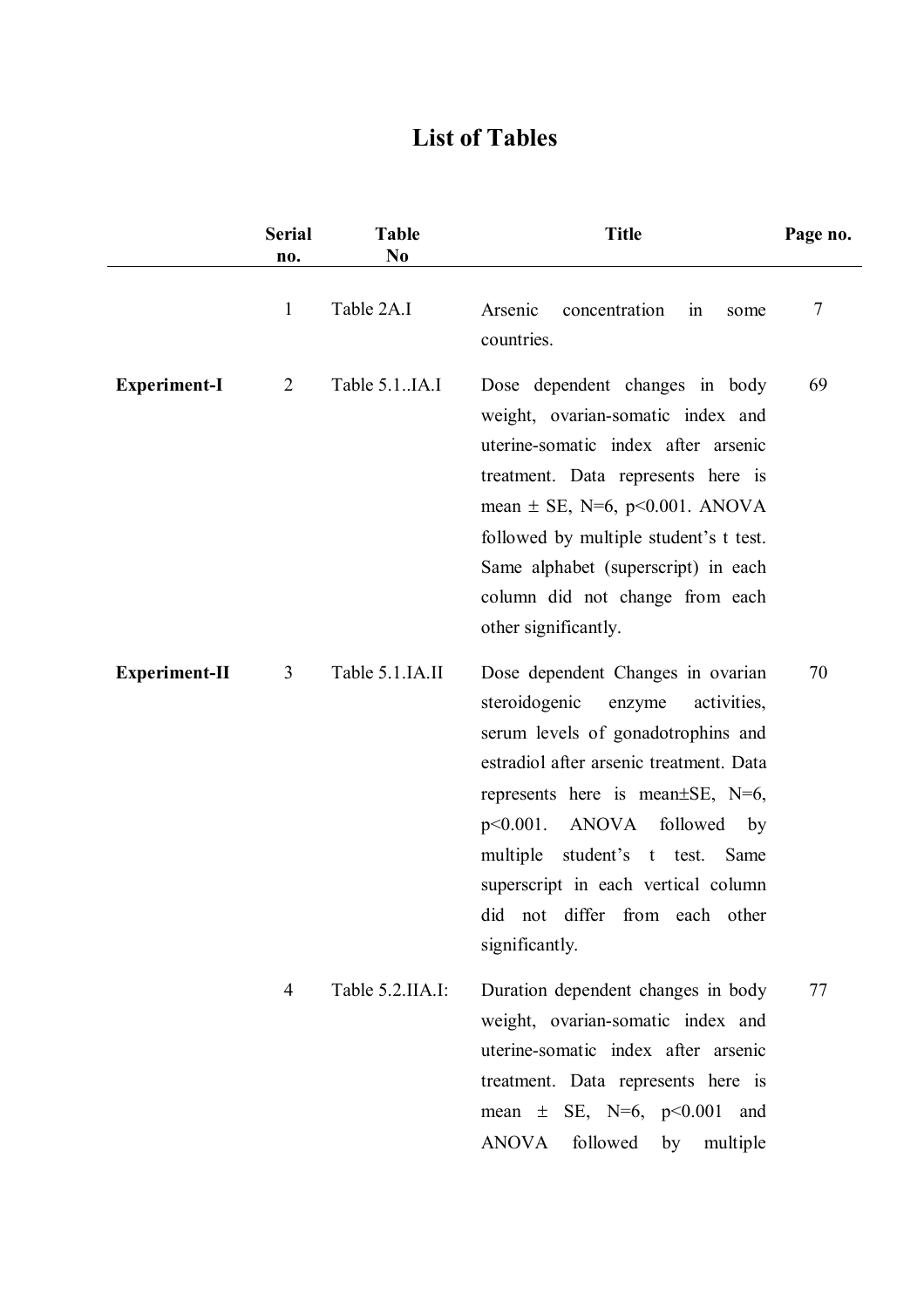student's t test. Same superscript in each vertical column did not differ from each other significantly.

- 5 Table 5.2.IIA.II: Duration dependent changes in ovarian steroidogenic enzyme activities, serum levels of gonadotrophins and estradiol after arsenic treatment. Data represents here is mean  $\pm$  SE, N=6. ANOVA followed by two tailed student's t test were used to find out statistical significance at p<0.001. An asterisk indicates an experimental value significantly different from the respective control value.
- **Experiment-III** 6 Table 5.3.IIIA.1 Dose dependent changes in general body growth ovarian-somatic index and uterine-somatic index of rat is shown in response to sodium arsenite ingestion and its protection of the uterine weight by vitamin  $B_{12}$  and folate though  $As<sup>3+</sup>$  has no significant impact on the general growth status of the animal. Data represents here is mean  $\pm$  SE, N=6. Data of As<sup>3</sup>+ ingested or vitamins co-administered groups are compared to the corresponding vehicle treated group (Student's t test) \*p<0.05; \*\*p<0.01. 86 **Experiment-IV** 7 Table 5.4.IVA.I: Drug dependent changes in body weight, ovarian-somatic index and uterine-somatic index after drug administration. Data represents here 100

78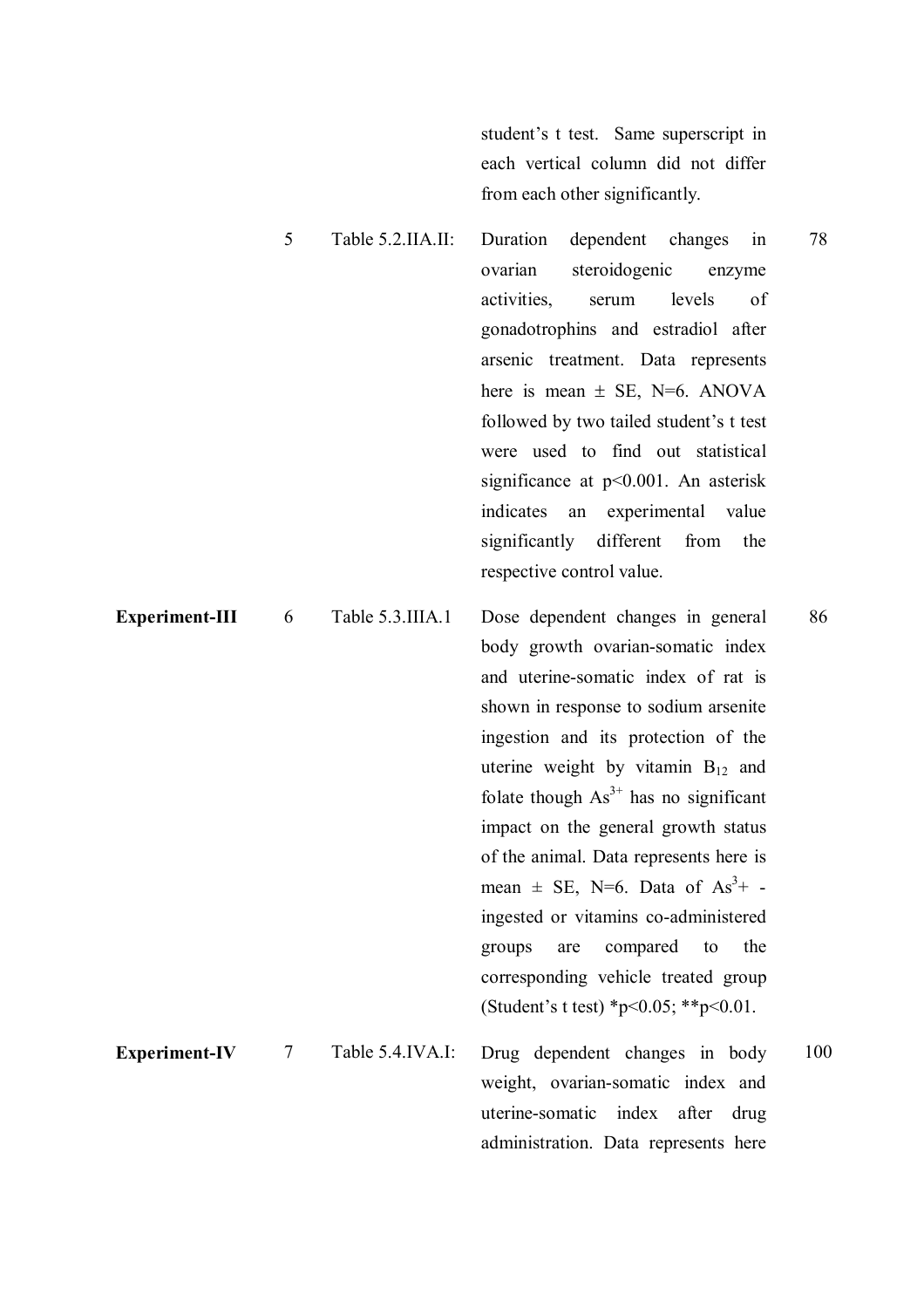is mean  $\pm$  SE, N=6 and two tailed student's t test were used to find out statistical significance at p<0.001. Same superscript in each vertical column did not differ from each other significantly.

enzyme activities, serum levels of gonadotrophins and estradiol. Data

represents here is mean  $\pm$  SE, N=6

- 8 Table 5.4.IVA.II Drug dependent changes in ovarian steroidogenic enzyme activities, serum levels of gonadotrophins and estradiol after drug administration. Data represents here is mean  $\pm$  SE, N=6. ANOVA followed by two tailed student's t test were used to find out statistical significance at  $p<0.001$ . Same superscript in each vertical column did not differ from each other significantly. 101 **Experiment-V** 9 Table 5.5.VA.I Effect of vitamin  $B_{12}$  and folic acid 110
- on general somatic growth along with hepato-somatic indices in arsenicexposed rats. Mean  $\pm$  SE; N = 6. As compared with control,  $P < 0.01$ (ANOVA followed by multiple comparison two-tailed t test). Same superscript did not differ from each other significantly. **Experiment-VI** 10 Table 5.6. VIA I Withdrawal effect of selective formulation of co-administration of Vit-B<sub>12</sub> and/or folic acid in arsenic induced ovarian steroidogenic 116